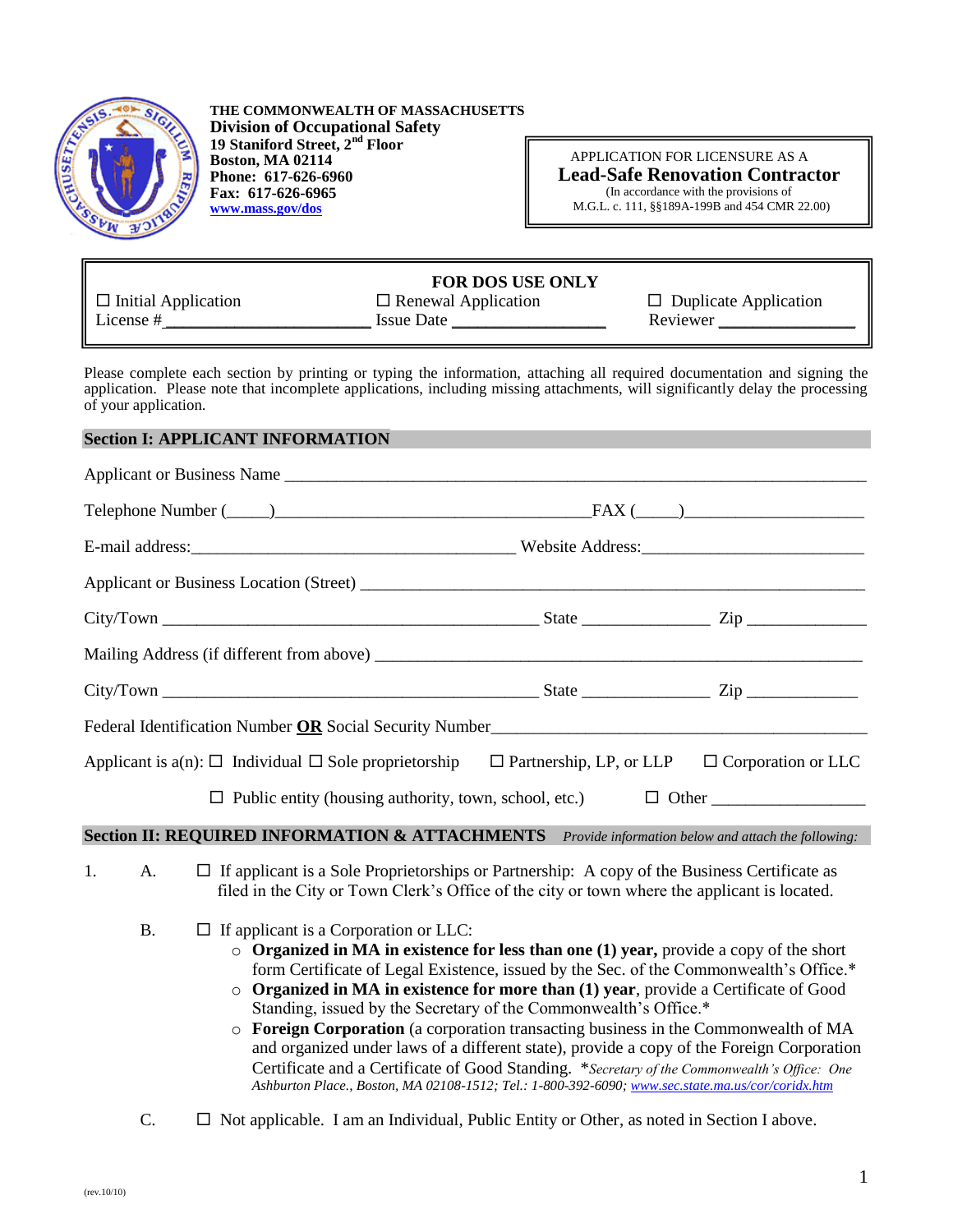2. List all names, acronyms or other identifiers by which the applicant does or has done business, the address(es) and telephone number(s) of the business. *Use additional paper if necessary.*

| NAME/ACRONYM | <b>ADDRESS</b> | <b>TELEPHONE NUMBER</b> |
|--------------|----------------|-------------------------|
|              |                |                         |
|              |                |                         |

3. List all states in which the applicant holds a current license, certification, accreditation or other approval for Deleading or Renovation Work. *Use additional paper if necessary.*

| <b>STATE</b> | NAME/TYPE OF LICENSE, CERTIFICATION, ACCREDITATION OR OTHER APPROVAL |
|--------------|----------------------------------------------------------------------|
|              |                                                                      |
|              |                                                                      |
|              |                                                                      |
|              |                                                                      |

4. List the names and addresses of all Deleading or Renovation Firms or entities in which the Responsible Person(s) of the applicant has or has had a financial interest or management responsibility. *Use additional paper if necessary.*

| NAME OF ENTITY | <b>ADDRESS</b> |
|----------------|----------------|
|                |                |
|                |                |

- 5. A list of employees in applicant's present workforce and a list of employees who have worked for the applicant for any period of time during the preceding 12 months. If the applicant has no employees, attach a **notarized** statement stating such.
- 6. A copy of applicant's workers' compensation insurance policy Certificate of Insurance or evidence of self-insurance program, if the applicant has any employee(s). The Certificate of Insurance must include the assigned policy number and effective dates and show the Division of Occupational Safety as Certificate Holder.
- 7. List the names and titles of all Responsible Persons and managers of the applicant who have primary responsibility for, and control over, Renovation Work of the applicant. *Use additional paper if necessary.*

| <b>NAME</b> | <b>TITLE</b> |
|-------------|--------------|
|             |              |
|             |              |
|             |              |
|             |              |
|             |              |
|             |              |

8. List all occupational and health-related citations or notices of violation, including notices of noncompliance, notices of responsibility, notices of intent to assess an administrative penalty, orders, consent orders and court judgments, received by the Responsible Persons of the applicant in the two years prior to the date of application, and the issuing agency or department and final disposition of such citation or notice. *Use additional paper if necessary.*

| CITATION/NOTICE | ISSUING AGENCY/DEPARTMENT | <b>FINAL DISPOSITION</b> |  |
|-----------------|---------------------------|--------------------------|--|
|                 |                           |                          |  |
|                 |                           |                          |  |
|                 |                           |                          |  |
|                 |                           |                          |  |